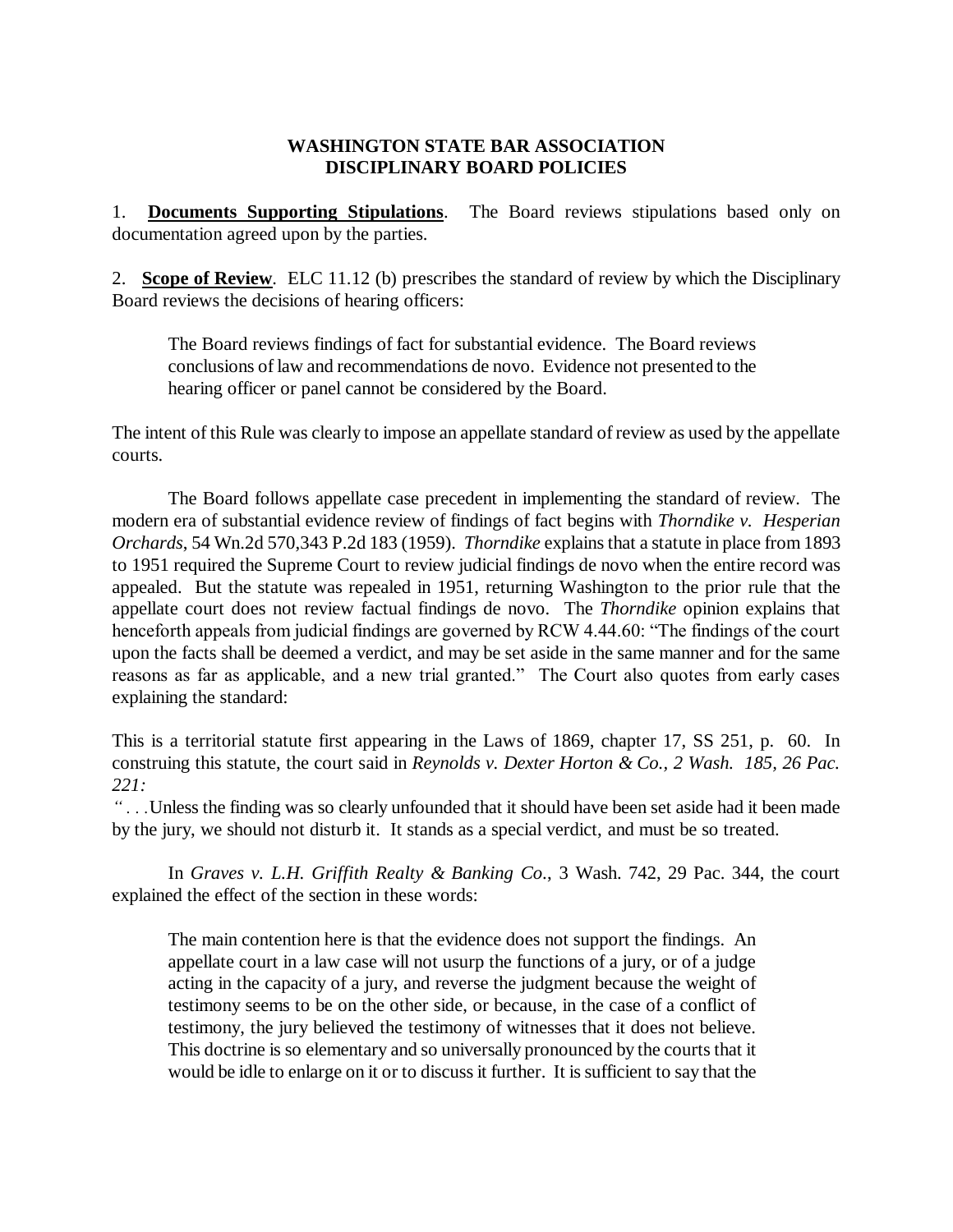jury is the judge of the facts. If the testimony on which the judgment is based is competent, and is legally introduced, and if conceded to be true would sustain the judgment, the appellate court will not inquire further as to its sufficiency. . ." 54 Wn.2d at 573.

The first sentence of this quote provides a good guideline for the substantial evidence standard: "If the testimony on which the judgment is based is competent, and is legally introduced, and if conceded to be true, would sustain the judgment, the appellate court will not inquire further as to its sufficiency. . . "

Other cases have added other formulations of the substantial evidence standard. For Example:

If there is substantial evidence supporting the verdict of the jury, as distinguished from a mere scintilla of evidence, the verdict must stand. By "substantial evidence" is meant that character of evidence which would convince an unprejudiced, thinking mind of the truth of the fact to which the evidence is directed.

*Grange v. Finlay*, 114 Wn.2d 737, 745, 790 P.2d 1227 (1990).

This standard of review places a high premium on drafting and entering specific and defensible findings of fact. The Supreme Court has directed that Hearing Officers, the Board and the parties must focus on specific findings of fact and conclusions of law:

We have previously approved the American bar Association's ABA Standards for Imposing Lawyer Sanctions (Approved Draft 1986). In determining an appropriate disciplinary sanction, we apply the analytical framework provided by the Standards. Neither the Hearing Officer nor the Disciplinary Board followed the framework provided by the ABA Standards. We necessarily must extract the information from the limited record and perform the ABA analysis ourselves. To avoid this problem in the future, hearing officers and the Disciplinary Board will be required by this Court in every case to indicate clearly in their findings: (1) the formal complaint; (2) findings of fact; (3) conclusions indicating violations of specific provisions of the Rules of Professional Conduct; (4) the sanction suggested by the ABA Standards; (5) weighing of any aggravating or mitigating factors, based upon the ABA Standards, considered in determining what sanction to recommend; and (6) the sanction recommended by the Hearing Officer or Board.

*In re Johnston*, 114 Wn.2d 737, 745, 790 P.2d 1227 (1990) Adopted March 27, 1998.

3. **Presentation of cases on appeal**. The Hearing Officer is in the best position to determine credibility and make findings. A party challenging a hearing officer's findings shall identify with